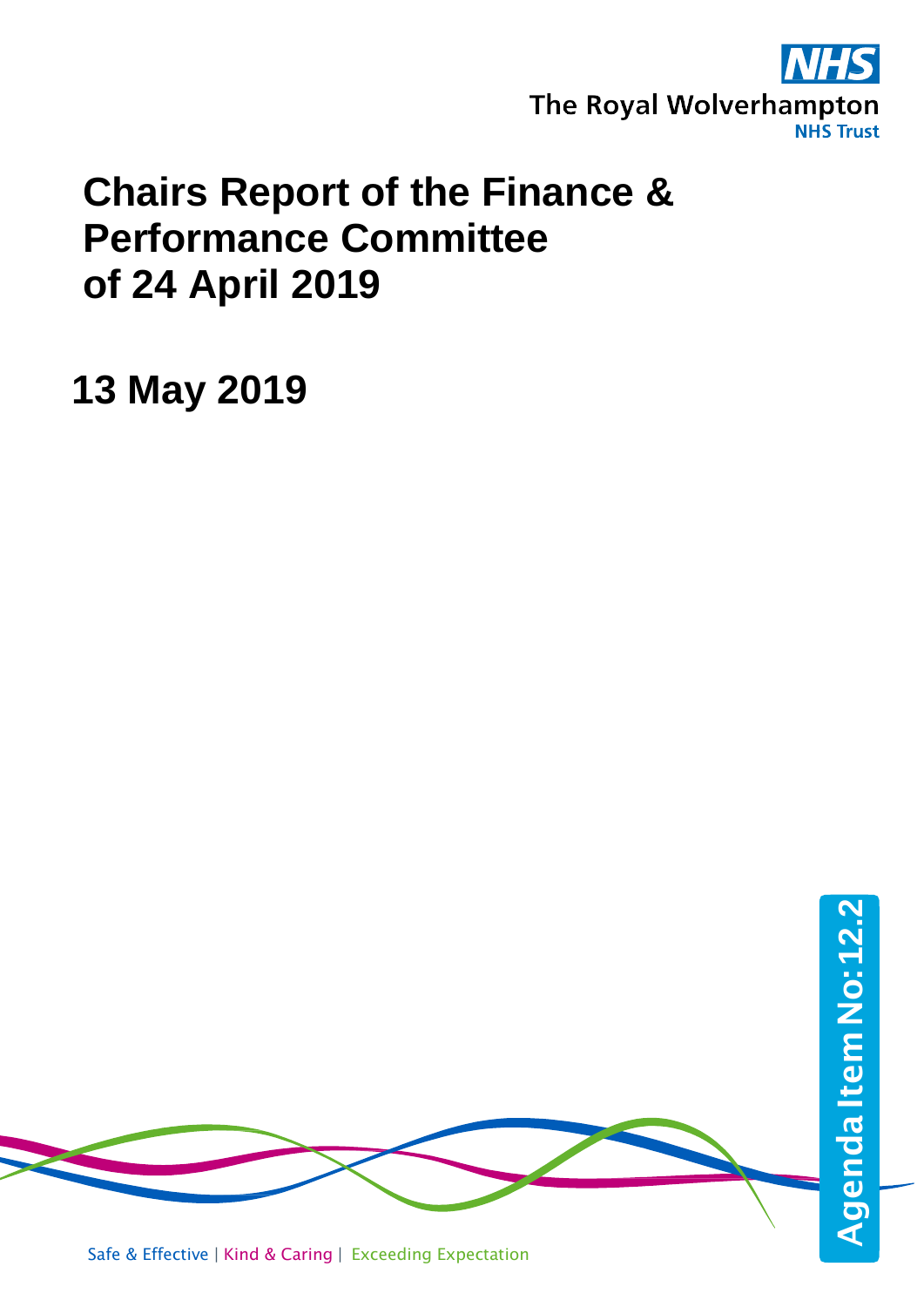# **ASSURANCE/ESCALATION Report of the Finance and Performance Committee**

| <b>PREPARED BY</b>                                                                         | Chair of the Finance and Performance Committee                                                                              |   |  |
|--------------------------------------------------------------------------------------------|-----------------------------------------------------------------------------------------------------------------------------|---|--|
| <b>DATE PREPARED</b>                                                                       | 24 <sup>th</sup> April 2019                                                                                                 |   |  |
| <b>SUBJECT</b>                                                                             | Chair's Summary Report                                                                                                      |   |  |
| <b>PURPOSE</b>                                                                             | To provide assurance to the Board in relation to all delegated responsibilities of the Finance and<br>Performance Committee |   |  |
| <b>STRATEGIC OBJECTIVE</b>                                                                 |                                                                                                                             |   |  |
| <b>OVERVIEW OF</b>                                                                         | CQC STANDARDS (For Use of Resources)                                                                                        | x |  |
| <b>ASSURANCE</b>                                                                           | <b>NHSLA</b>                                                                                                                |   |  |
| <b>THEMES/INDICATORS</b><br><b>OTHER REGULATORY STANDARDS - Statutory Financial Duties</b> |                                                                                                                             |   |  |
| <b>HIGHLIGHTED IN THE</b>                                                                  | NATIONAL GUIDANCE/NATIONAL AUDITS                                                                                           | x |  |
| <b>REPORT</b>                                                                              | <b>EXTERNAL REVIEWS</b>                                                                                                     | x |  |
|                                                                                            | <b>INTERNAL REVIEWS</b>                                                                                                     | x |  |
|                                                                                            | <b>CLINICAL OUTCOMES</b>                                                                                                    |   |  |
|                                                                                            | TRENDS/RECURRENT THEMES                                                                                                     |   |  |
|                                                                                            | <b>CLINICAL EFFECTIVENESS</b>                                                                                               |   |  |
|                                                                                            | <b>BAF/RISK REGISTERS</b>                                                                                                   | x |  |

## **1) Current report - Emerging issues for report (summarise issues or information impacting on the area/compliance/ indicator)**

| <b>Assurance</b>                    | Specific Item/issue                                                                                                                                  | <b>Summary of Assurance (internal or External)</b>                                                                                                                                                          | <b>Outcome</b>                                                                                                                                                                                                                                                                                                                                                                                                    |                                                            |
|-------------------------------------|------------------------------------------------------------------------------------------------------------------------------------------------------|-------------------------------------------------------------------------------------------------------------------------------------------------------------------------------------------------------------|-------------------------------------------------------------------------------------------------------------------------------------------------------------------------------------------------------------------------------------------------------------------------------------------------------------------------------------------------------------------------------------------------------------------|------------------------------------------------------------|
| Theme/In                            | <b>Reviewed</b>                                                                                                                                      | Positive                                                                                                                                                                                                    | Negative                                                                                                                                                                                                                                                                                                                                                                                                          | and any on-                                                |
| dicator                             |                                                                                                                                                      |                                                                                                                                                                                                             |                                                                                                                                                                                                                                                                                                                                                                                                                   | going risk                                                 |
| <b>Board Assurance Framework</b>    | Cost Improvement<br>Programme (CIP)<br>achievement.<br>In support of SR8 on<br>the BAF (that there is<br>a failure to deliver<br>the recurrent CIP). | The Trust has identified an<br>element of vacancies that can<br>be identified as recurrent CIP<br>Continuing work to develop<br>PID pipeline<br>The Clinical Excellence<br>programme is well supported.     | At month 12, the Trust has delivered<br>£14.070m, this equates to 56.3% of<br>the overall target. Of which, the<br>Trust's recurrent delivery is £1.944M<br>and non-recurrent delivery is<br>£12.126M.                                                                                                                                                                                                            | <b>Initial risk is</b><br>rated red<br>and remains<br>red. |
| <b>Board Assurance</b><br>Framework | Mid Staffordshire<br>FT transaction.<br>In support of SR9 on<br>the BAF (that the<br>underlying deficit in<br>the medium term is<br>not eliminated). | The Trust has received<br>payment for 2017/18 and<br>2018/19.                                                                                                                                               | The Trust has received a sum which is<br>again £200k less (Now 2 sums of<br>£200k) for 2018/19 than it believes is<br>owed and is continuing to query this.                                                                                                                                                                                                                                                       | Initial in year<br>score<br>amber.                         |
| Board Assurance Framework           | Loss of Emergency<br>Admissions Income.<br>In support of SR9 on<br>the BAF                                                                           | The Trust has agreed a<br>risk/gain share agreement<br>with Staffordshire and<br><b>Wolverhampton CCGs</b><br>including MRET (for<br>Wolverhampton access to this<br>is through the A&E delivery<br>board). | The Trust lost a significant amount of<br>income through its revised pathways<br>of care that appropriately ensured<br>the Trust did not admit some<br>patients. The estimated loss of this<br>revised pathway was £4.8m in<br>2016/17.<br>The Trust has agreement to the<br>medical model and now needs to re-<br>submit the case for the<br>Frailty/ambulatory care unit to<br>Wolverhampton CCG for agreement. | Initial risk is<br>rated amber<br>and remains<br>amber.    |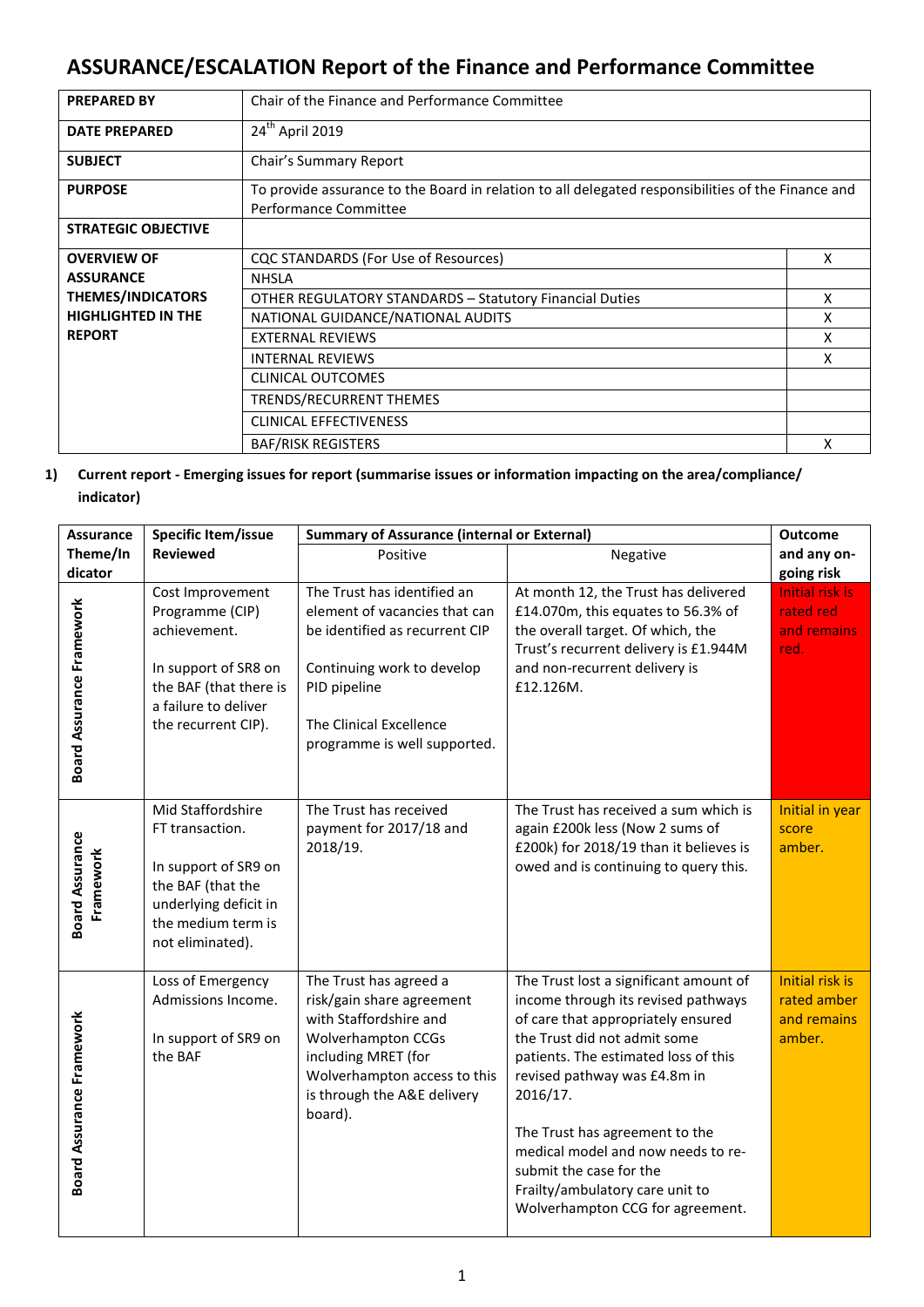| <b>Board Assurance</b><br>Framework | Provider<br>Sustainability Fund<br>(PSF).<br>In support of SR9<br>on the BAF.               | The Trust did not achieve its<br>financial plan for M6.                                                                                                                                                                                                                              | The financial position and increased CIP<br>phasing for 19/20 remains extremely<br>challenging.                                                                                                      | This risk<br>will be<br>reassessed<br>for<br>19/20                                     |
|-------------------------------------|---------------------------------------------------------------------------------------------|--------------------------------------------------------------------------------------------------------------------------------------------------------------------------------------------------------------------------------------------------------------------------------------|------------------------------------------------------------------------------------------------------------------------------------------------------------------------------------------------------|----------------------------------------------------------------------------------------|
| <b>Board Assurance</b><br>Framework | Capital Programme.<br>SR11 on the BAF<br>has been de-<br>escalated to the<br>Risk Register. | The Trust has now received<br>confirmation that Stroke and<br>Pathology are funded in the<br>next wave of STP capital but<br>the Trust has a process to<br>comply with, to access the<br>funds. All required<br>information is being collated.                                       | The Trust has submitted the required<br>business cases. The Trust has now received<br>cash for Stroke but further questions have<br>been raised by DH with regard to the<br>Pathology Business Case. | <b>Initial risk</b><br>is rated<br>high<br>amber and<br>altered to<br>medium<br>amber. |
| <b>Risk Register</b>                | Review of TRR red<br>risks                                                                  | The Committee asked for an<br>update to the following risks<br>identified on the TRR or<br>otherwise escalated:<br>Lack of robust system for<br>review and communication of<br>test results<br>Fragility of SaTH services<br>Lack of network support for<br>Vascular services at RWT |                                                                                                                                                                                                      |                                                                                        |

#### **See updated progress report Additional Items:**

| Specific item/Issue                                 | Lead       | Due Date              | Status <sup>*</sup> |
|-----------------------------------------------------|------------|-----------------------|---------------------|
| The Committee will examine in more detail:          |            |                       |                     |
| - Review of the Spell/FCE medicine change in coding | CFO/COO    | Deferred to May 2019  |                     |
| - Draft of 5 year financial plan                    | <b>CFO</b> | Deferred to July 2019 |                     |

#### **Status \***

| Action not yet | Action In Progress but not on | Action in progress | <b>Action Completed</b> |
|----------------|-------------------------------|--------------------|-------------------------|
| initiated      | target or target has expired  | and on target      |                         |

## **2) Summary, conclusion and recommendations from meeting held on 24th April 2019:**

- a) The Committee discussed the **Budget Setting paper** which set out changes since previous presentation to Trust Board on 4 March. An initial funding gap of £9.8m had been identified and the paper set out the proposed mitigations for this. The Committee discussed the main risks to the plan which are:
	- MSFT transaction support (£6m) and financial support requested from NHSI (£5.1m) have been requested but may not be approved.
	- CIP delivery is in excess of what has been delivered in past years. £4.9m of CIP is identified as high risk and £10.6m as medium risk.
	- £13.5m of vacancy factor is built into budgets. Based on 2018/19 performance, there could be a risk around half of this, leaving a possible cost pressure that could be estimated at £6.8m.
	- Divisions have identified £6.7m of risks to the plan that have not been included in budgets as the Trust aims to mitigate them.
- b) The **Committee discussed the BAF** and noted the changes to the risks. With regard to SR8 (failure to deliver the recurrent CIP) the Committee acknowledged that the **savings target of £25million for 2019/20 would be extremely tough**. Temporary staffing costs were discussed with some controls on high cost bank now replicating the process for high cost agency. The Committee asked for further assurance on nursing and medical bank spend.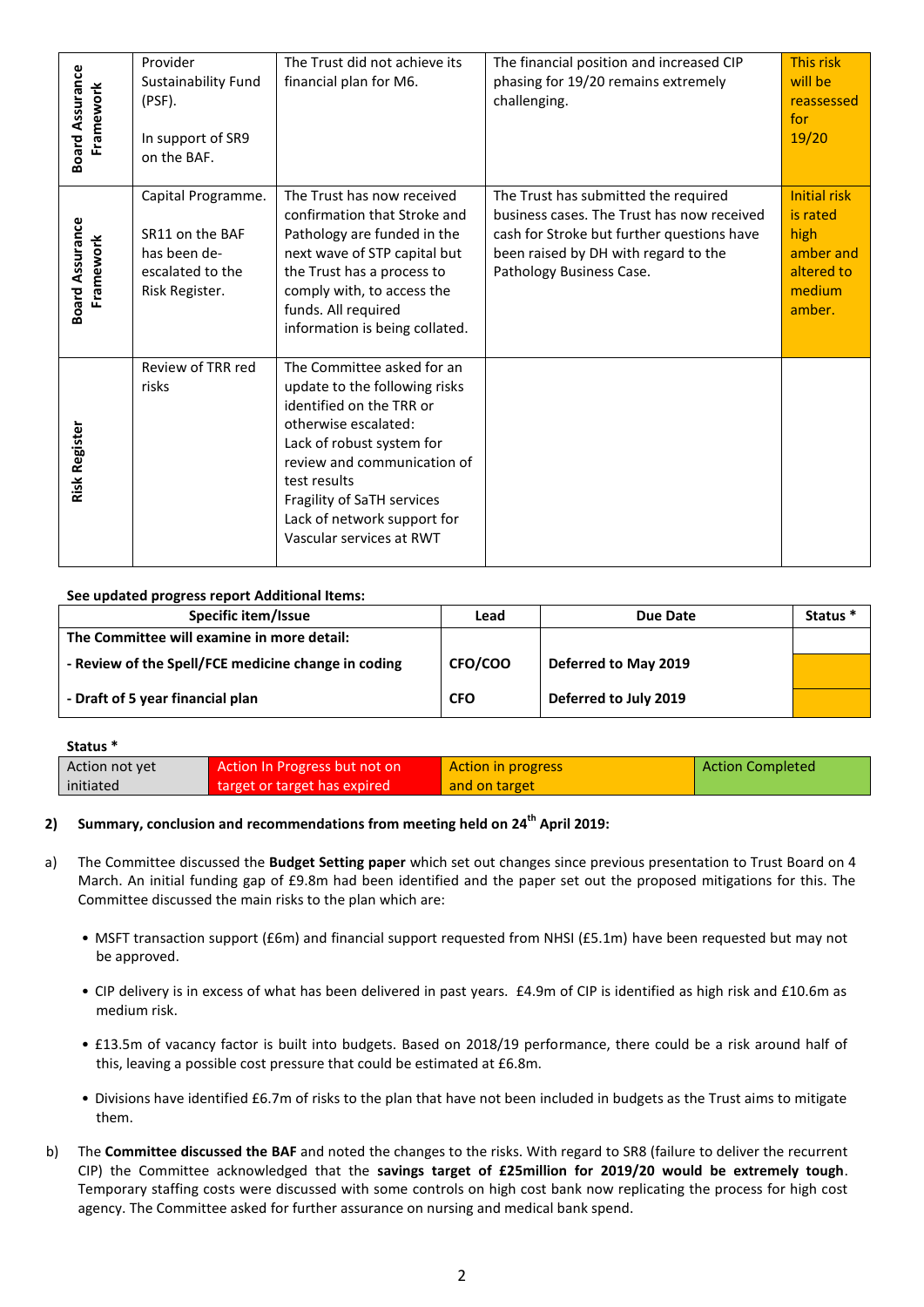With regard to SR9 (that the underlying deficit in the medium term is eliminated) the Committee asked that the controls were updated to reflect the Staffordshire contract agreement. The Committee also cross referenced the red risks on the TRR to discuss whether any of these should be escalated to the BAF. The Committee asked for further information on three risks.

c) The Committee **discussed the Financial Performance Report for Month 12:** The Trust had achieved a pre- PSF deficit of £9.8m. After late adjustments to PSF funding the Trust will be posting a £2.4m surplus. The Committee expressed its frustration that the funding regime made it very difficult to provide clear and consistent messages to staff about the financial position of the Trust.

The Deputy CFO led a discussion on the extent to which the variance to the pre- PSF forecast could have been predicted. At month 9 a deficit of £14.8m had been predicted, whereas a £9.8m deficit had been achieved. This had been due to a number of unplanned benefits materialising. However, it was acknowledged that some £1.3m of the variance could have reasonably been forecast. H Troalen agreed to factor this learning into forecasting for 19/20, particularly the forecasting of income.

The Committee discussed the pay trends and noted that some of the increase was accounted for by pay awards and the Pathology merger. It was noted that the vacancy factor would mean that a continuing overspend on pay versus budget is likely to continue.

The Committee thanked all involved for their hard work in achieving the year end position.

- d) The **Committee discussed the updated 5 year capital programme** and highlighted the following:
	- Stroke funding has been moved into financial year 19/20. H Troalen confirmed that Stroke funding has been approved and will be received during 19/20.
	- Year 1 Pathology has been moved into financial year 19/20 and has not yet been approved.
	- The Trust has brought forward an additional £3.3m from last year's programme to this year's programme. W Nabih expressed thanks to everyone involving in assisting with this process.
	- Wrekin house development has been added to the 19/20 programme.
	- IT spend has been uplifted from £1.3m to £2m to enable the Trust to bring forward PC replacement throughout 19/20.
	- Linac funding has been moved to 20/21. Currently awaiting feedback from S West and G Nuttall to CRG as to whether this is feasible.
	- The Multi-storey car park is being completed during the 19/20 programme

The Committee asked that further information regarding the spend on IT and the extent to which this would allow the Trust to mitigate cyber security risks be brought as part of the update to the Board.

Given the little time available to read the report before the Committee, members were asked to provide any further comments to Mr Nabih before the Board meeting.

- e) The Committee discussed the **FRB report**, noting that at month 12, the Trust has delivered £14.070m, this equates to 56.3% of the overall target. Of which, the Trust's recurrent delivery is £1.944M and non-recurrent delivery is £12.126M. The Committee asked for a discussion on the outpatients programme at the next Committee meeting
- f) The Committee received an update on the **Performance Element of the IQP Report** (National & Contractual Standards):
	- **Referral to Treatment Incomplete** RTT deteriorated in March. RWT continues to be affected by the rise in urgent referrals into cancer 2 week waits which were taking priority over routine appointments. The Trust continues to focus on reducing the backlog where possible and work closely with Directorates to use all available capacity effectively. In addition the Electronic Referral system is generating an increase in counted referrals and the Committee learned that a capacity alert system is being considered.
	- **Diagnostics** performance remained within standard in March and is now back within standard. The Trust continues to see an increase of cardiac referrals into radiology for CT and MRI Heart for which extra capacity has been made available.
	- **Emergency Department** The Trust failed to achieve both type 1 and the All Types target for the month. One patient breached the 12 hour decision to admit target during the month of March. This was a mental health patient awaiting a specialist bed. The Trust remained in the top 30 nationally.